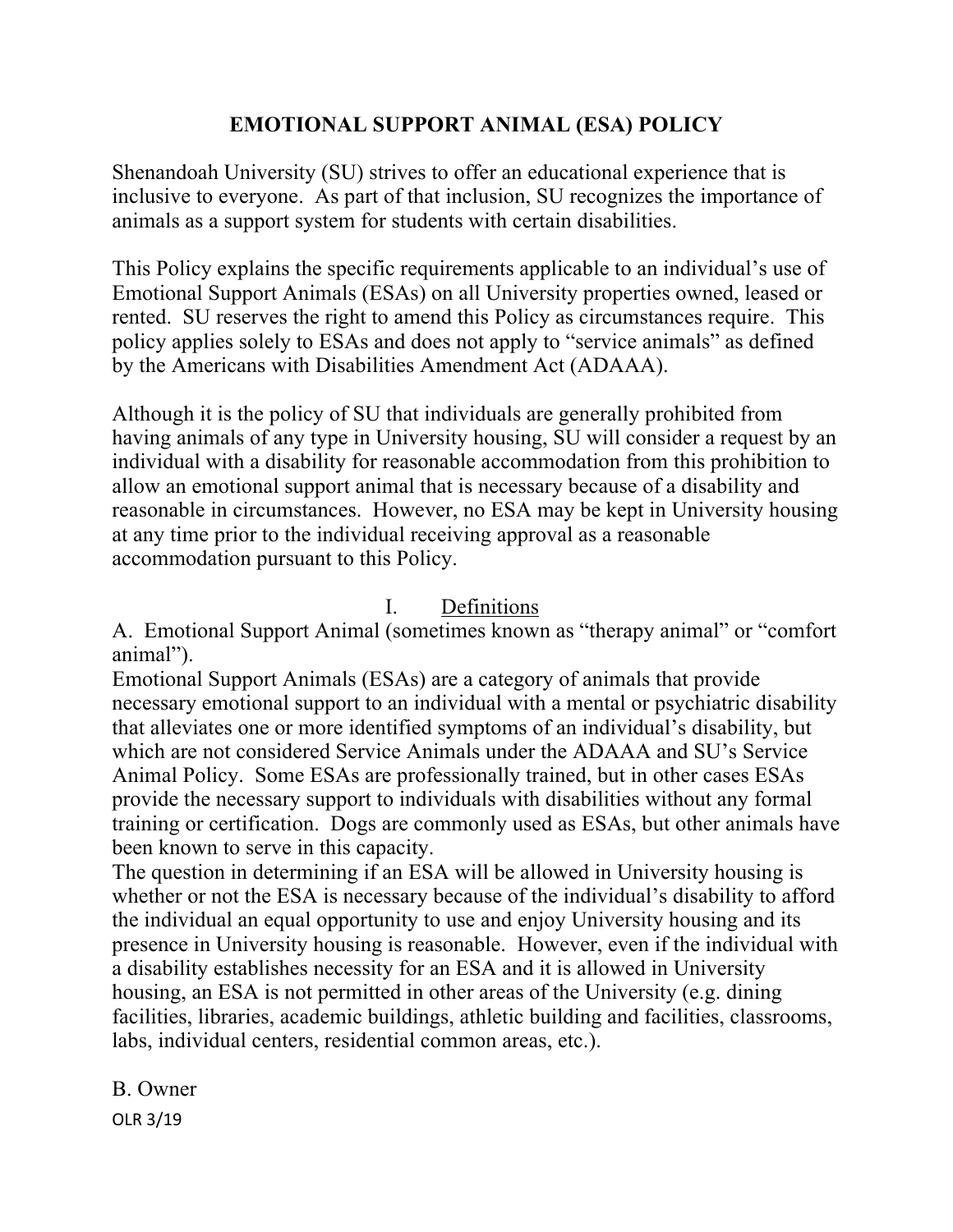The "Owner" is the student who has requested the accommodation and has received approval to bring an ESA into University Housing.

II. Procedures for Requesting Emotional Support Animals in University Housing The procedure for requesting ESAs starts with an application, available from the Office of Learning Resources (OLR).

A. As part of the application, the student will be required to have a licensed mental health provider physician, psychologist or psychiatrist fill out the SU Emotional Support Animal Medical Form that outlines the following:

- The student's disability, including official diagnosis and any testing or assessments that were used to reach the diagnosis. This request is not designed to be intrusive, or to gather information that the student considers sensitive. In cases involving information the student considers sensitive, the medical practitioner providing the documentation may redact the documentation, or speak to the symptoms experienced.
- The specific reasons that an ESA is necessary (general research on the benefits of support animals will not be accepted).
- Exactly how the animal in question offsets the symptoms of the student's disability.

This form must be completed by a medical or mental health professional with whom the student has an established relationship that demonstrates a continuum of care. Documentation will not be accepted from practitioners who provide services via the internet.

B. Documentation will also be needed to verify that the animal is healthy and meets local legislative requirements, and should be submitted with the application.

- Health records for the animal, including up-to-date vaccinations and flea/tick treatments, when applicable. This information will be required annually, at the Owner's expense.
- Licensure with the City of Winchester, when applicable. Also required annually, at the Owner's expense.

C. For returning students, it is encouraged that the application and all documentation be turned in thirty (30) days prior to the assignment of housing in order to allow for best circumstances. New students are encouraged to submit all paperwork sixty  $(60)$  days prior to June  $30<sup>th</sup>$ . Submissions after these deadlines can still be approved, but the ESA will not be permitted on campus until a satisfactory arrangement is possible for all involved parties. Such arrangements may have to wait until the next semester in cases where roommate/suitemate conflicts and space availability concerns are present.

III. Criteria for Determining If Presence of the Emotional Support Animal is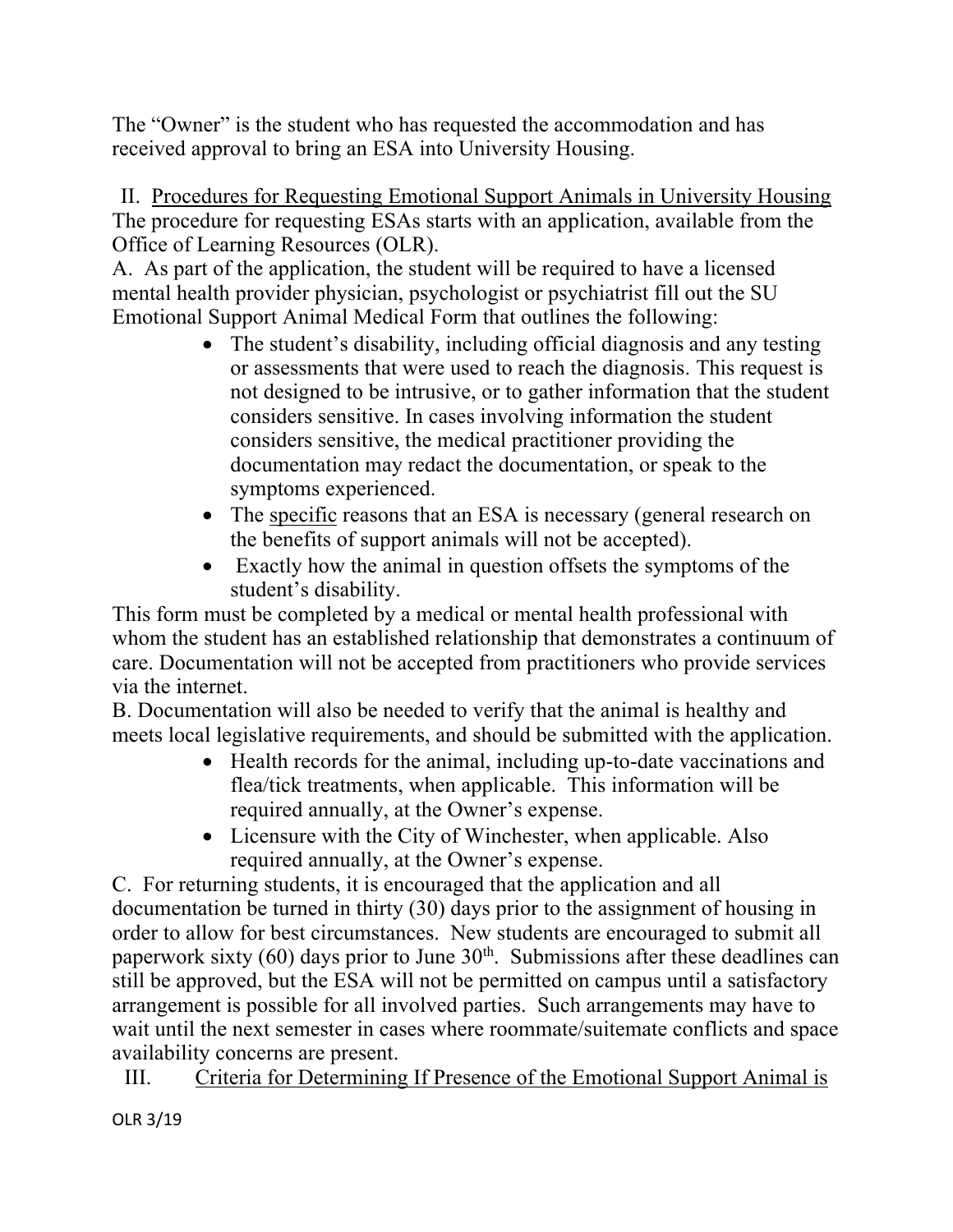### Reasonable

A. University housing is unique in several aspects including the mandatory assignment of roommates for many individuals and the mandate that individuals must share a room or suite in certain residence halls. To ensure that the presence of ESAs is not an undue administrative burden or fundamental alteration of University housing, SU reserves the right to assign an individual with an ESA to a single room without a roommate.

B. However, for all requests for ESAs, the Office of Learning Resources shall nonetheless consult with Residence Life in making a determination on a case-bycase basis of whether the presence of an ESA is reasonable. A request for an ESA may be denied as unreasonable if the presence of the animal:

1. Imposes an undue financial and/or administrative burden;

2. Fundamentally alters University housing policies; and/or

3. Poses a direct threat to the health and safety of others or would cause substantial property damage to the property of others, including University property.

C. SU may consider the following factors, among others, as evidence in determining whether the presence of the animal is reasonable or in the making of housing assignments for individuals with ESAs:

1. The size of the animal is too large for available assigned housing space (under 30 pounds is a recommended standard);

2. The animal's presence would force another individual from individual housing (e.g. serious allergies);

3. The animal's presence otherwise violates individuals' right to peace and quiet enjoyment;

4. The animal is not housebroken or is unable to live with others in a reasonable manner;

5. The animal's vaccinations are not up-to-date;

6. The animal poses or has posed in the past a direct threat to the individual or others such as being venomous, or prior aggressive behavior towards or injuring the individual or others; or

7. The animal causes or has caused excessive damage to housing beyond reasonable wear and tear.

SU will not limit room assignments for individuals with ESAs to any particular building or buildings. However, considerations will be made as to the best placement for students with ESAs in a 'best practices' effort for the animal. For example, direct access to the outside for students with dogs as their ESA will be a given consideration. Placement will also be considered thoughtfully in conjunction with other student's disabilities, such as severe allergies.

### IV. Access to University Facilities By ESAs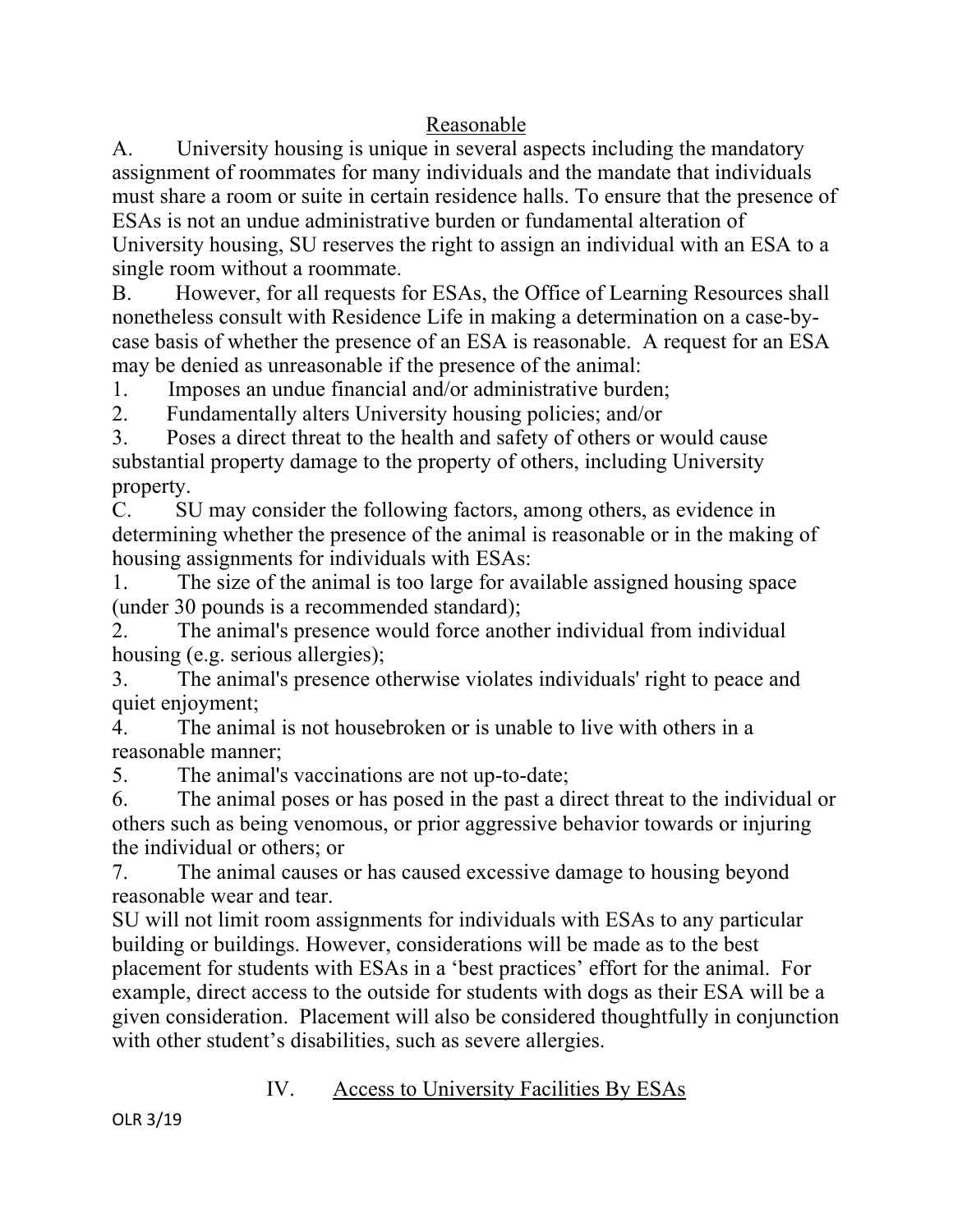A. An ESA must be contained within the privately assigned individual living accommodations (e.g., room, suite, apartment) except to the extent the individual is taking the animal out for natural relief. When an ESA is outside the private individual living accommodations, it must be in an animal carrier or controlled by a leash or harness. ESAs are not allowed in any University facilities other than University residence halls (e.g. dormitories, suites, apartments, etc.) to which the individual is assigned.

# B. Dominion and Control

Notwithstanding the restrictions set forth herein, the ESA must be properly housed and restrained or otherwise under the dominion and control of the Owner at all times. No Owner shall permit the animal to go loose or run at large. If an animal is found running at large, the animal is subject to capture and confinement and immediate removal from University housing, at the Owner's expense. When the Owner is not in residence, the animal must be confined in an appropriate sized crate, cage or aquarium.

V. Individual's Responsibilities for Emotional Support Animal If the University grants an individual's request to live with an ESA, the individual is solely responsible for the custody and care of the ESA and must meet the following requirements:

A. General Responsibilities

1. The Owner must abide by current city, county, and state ordinances, laws, and/or regulations pertaining to licensing, vaccination, and other requirements for animals. It is the individual's responsibility to know and understand these ordinances, laws, and regulations. The University has the right to require documentation of compliance with such ordinances, laws, and/or regulations, which may include a vaccination certificate on an annual basis. The University reserves the right to request documentation showing that the animal has been licensed.

2. The Owner is required to clean up after and properly dispose of the animal's waste in a safe and sanitary manner and, when provided, must use animal relief areas designated by SU. Hygienic practices that prevent unpleasant odors must be utilized at all times. This may necessitate that the Owner forge a path to these areas during severe weather until such a time that SU Physical Plant staff has had sufficient time to clear the way. Physical Plant will continue to follow current procedures for clearing the campus during severe weather, without priority to any emotional support animal in residence.

3. The Owner is required to ensure the animal is well cared for at all times. It is unlawful for any person owning an animal to fail to provide it with proper and adequate food and drink, which consists of access to food and water at least ever twelve hours, and to fail to provide the animal with necessary medical attention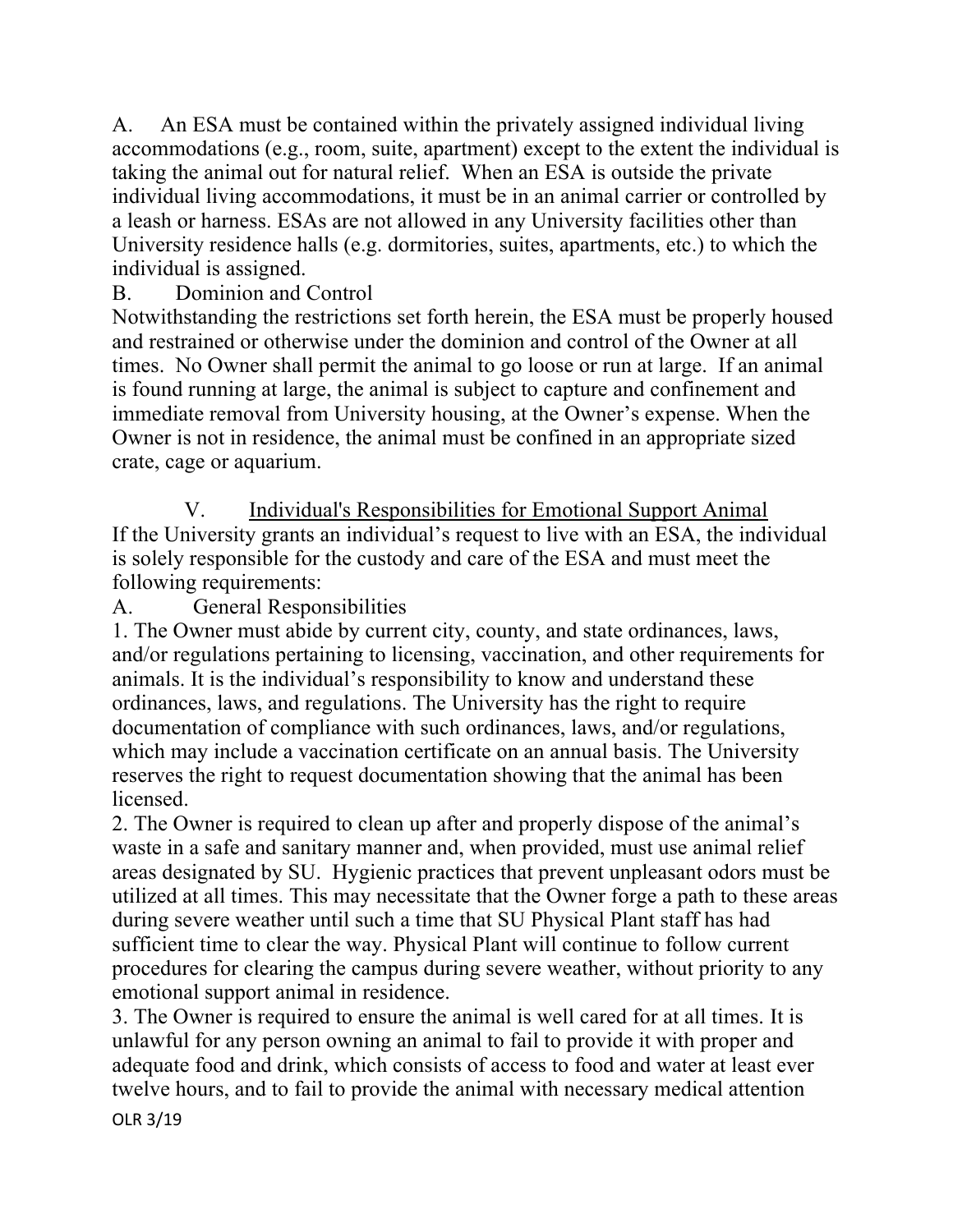and treatment to prevent suffering. Any evidence of mistreatment or abuse may result in immediate removal of the ESA and/or discipline for the individual. 4. SU will not ask for or require an individual with a disability to pay a fee or surcharge for an approved ESA.

5. An individual with a disability may be charged for any damage caused by his or her ESA, including bodily injury and furniture damage beyond reasonable wear and tear to the same extent that it charges other individuals for damages beyond reasonable wear and tear. The Owner's living accommodations may also be inspected for fleas, ticks or other pests if necessary as part of the University's standard or routine inspections. If fleas, ticks or other pests are detected through inspection, the residence will be treated using approved fumigation methods by a university-approved pest control service. The Owner will be billed for the expense of any pest treatment above and beyond standard pest management in the residence halls. The university shall have the right to bill the individual's account for unmet obligations under this provision.

6. The Owner must fully cooperate with University personnel with regard to meeting the terms of this Policy and developing procedures for care of the animal (e.g., cleaning the animal, feeding/watering the animal, proper food storage, designating an outdoor relief area, disposing of feces, etc.).

7. ESAs may not be left overnight in University Housing to be cared for by any individual other than the Owner. If the Owner is to be absent from his/her residence hall overnight or longer, the animal must accompany the Owner. If the animal cannot accompany the owner, arrangements must be made for the caring of the animal off campus. The Owner is responsible for ensuring that the ESA is contained, via crate, kennel, aquarium or other designated pet holder, when the Owner is not present during the day while attending classes or other activities. For cats and dogs, this containment should never extend beyond a timeframe of five hours.

8. The Owner agrees to abide by all equally applicable residential policies that are unrelated to the individual's disability such as assuring that the animal does not unduly interfere with the routine activities of the residence or cause difficulties for individuals who reside there, including, but not limited to, noise disturbances from barking, whining, meowing, and squawking.

9. The animal is allowed in University housing only as long as it is necessary because of the Owner's disability. The Owner must notify the Office of Learning Resource in writing if the ESA is no longer needed or is no longer in residence. To replace an ESA, the new animal must be necessary because of the Owner's disability and the Owner must follow the procedures in this Policy when requesting a different animal.

10. SU personnel shall not be required to provide care or food for any ESA including, but not limited to, removing the animal during emergency evacuation

OLR 3/19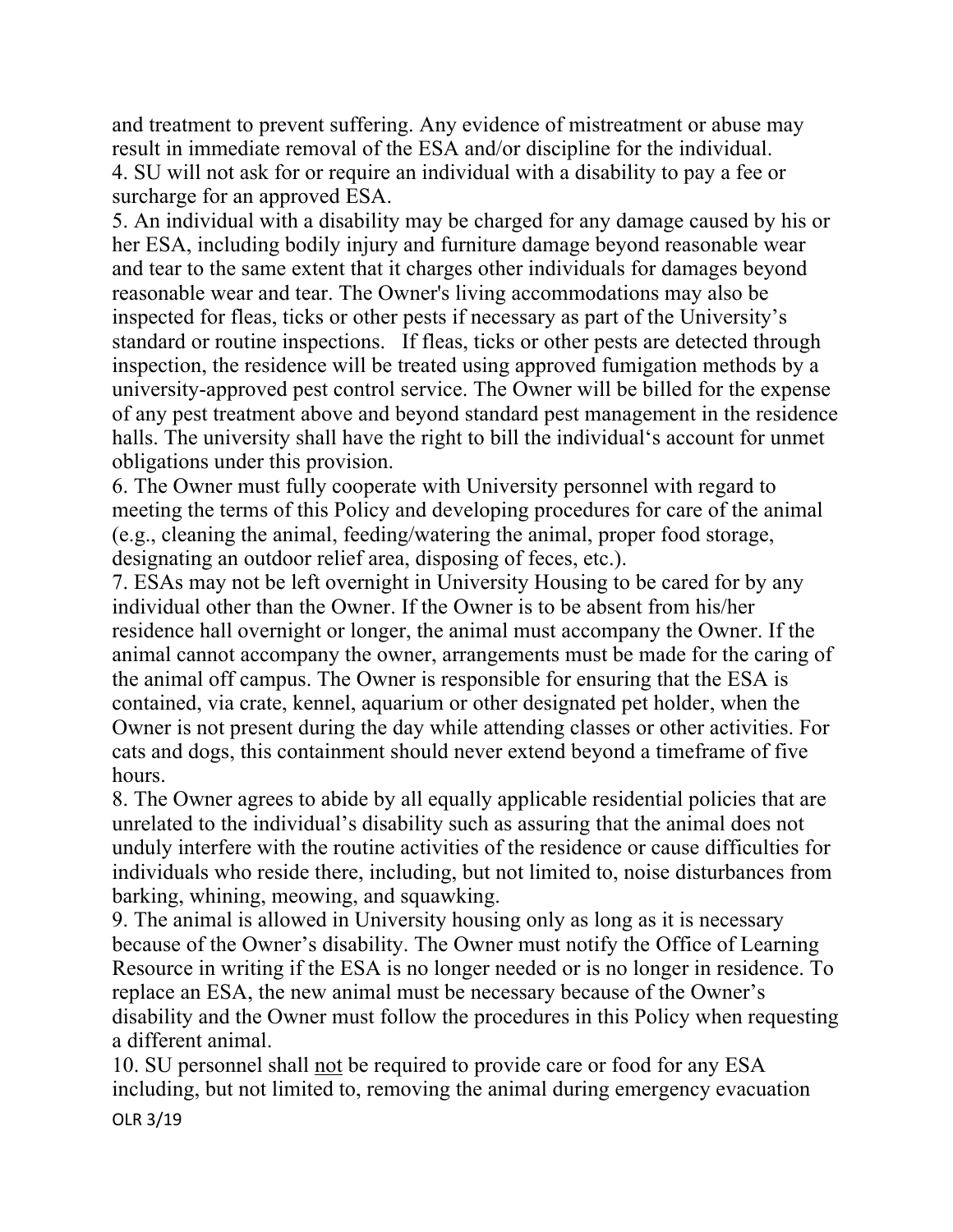for events such as a fire alarm. Emergency personnel will determine whether to remove the animal and may not be held responsible for the care, damage to, or loss of the animal.

11. By signing this policy, the Owner provides written consent for the Office of Learning Resources to disclose information regarding the request for and presence of the ESA to those individuals who may be impacted by the presence of the animal including, but not limited to, Residence Life personnel and potential and/or actual roommate(s)/neighbor(s). Such information shall be limited to information related to the animal and shall not include information related to the individual's disability.

12. The Owner will need to complete the Emotional Service Animal Care Plan in order to develop a comprehensive strategy to care for the animal and to prepare in the event of an emergency. This plan shall include:

- Contact information for a non-SU student back-up care provider in the event that the Owner will be gone overnight. Please note- the ESA cannot be left on campus if the owner is out of his/her room overnight.
- The name of a local veterinarian that the student has made arrangements with, should the animal need medical care.
- Financial plan for the care of the animal to ensure that the animal does not run out of food or any necessary medications.
- Storage plans for food/treats. All edibles must be stored in an air-tight container. No live food, or previously live food, is permitted.

13. All roommates or suitemates of the owner must sign an agreement allowing the approved animal to be in residence with them. This agreement does not in any way place responsibility for the animal upon the roommates. Should one or more roommates not approve, either the owner and the animal or the non-approving roommate or suitemates, as determined by the Director of Residence Life, may be moved to a more suitable location.

14. The Owner will hold other students, staff, faculty and SU blameless in the event the ESA goes missing. University staff is not responsible for the retrieval of ESAs in the event an animal escapes or becomes lost.

15. The Owner will be required to utilize designated washers/dryers for all personal items in order to minimize allergen risks for other students. The washing of pet clothing and bedding with University appliances will not be permitted.

VI. Removal of Emotional Support Animal

The University may require the Owner to remove the animal from University housing if:

1) the animal poses a direct threat to the health or safety of others or causes substantial property damage to the property of others;

2) the animal's presence results in a fundamental alteration of a University

OLR 3/19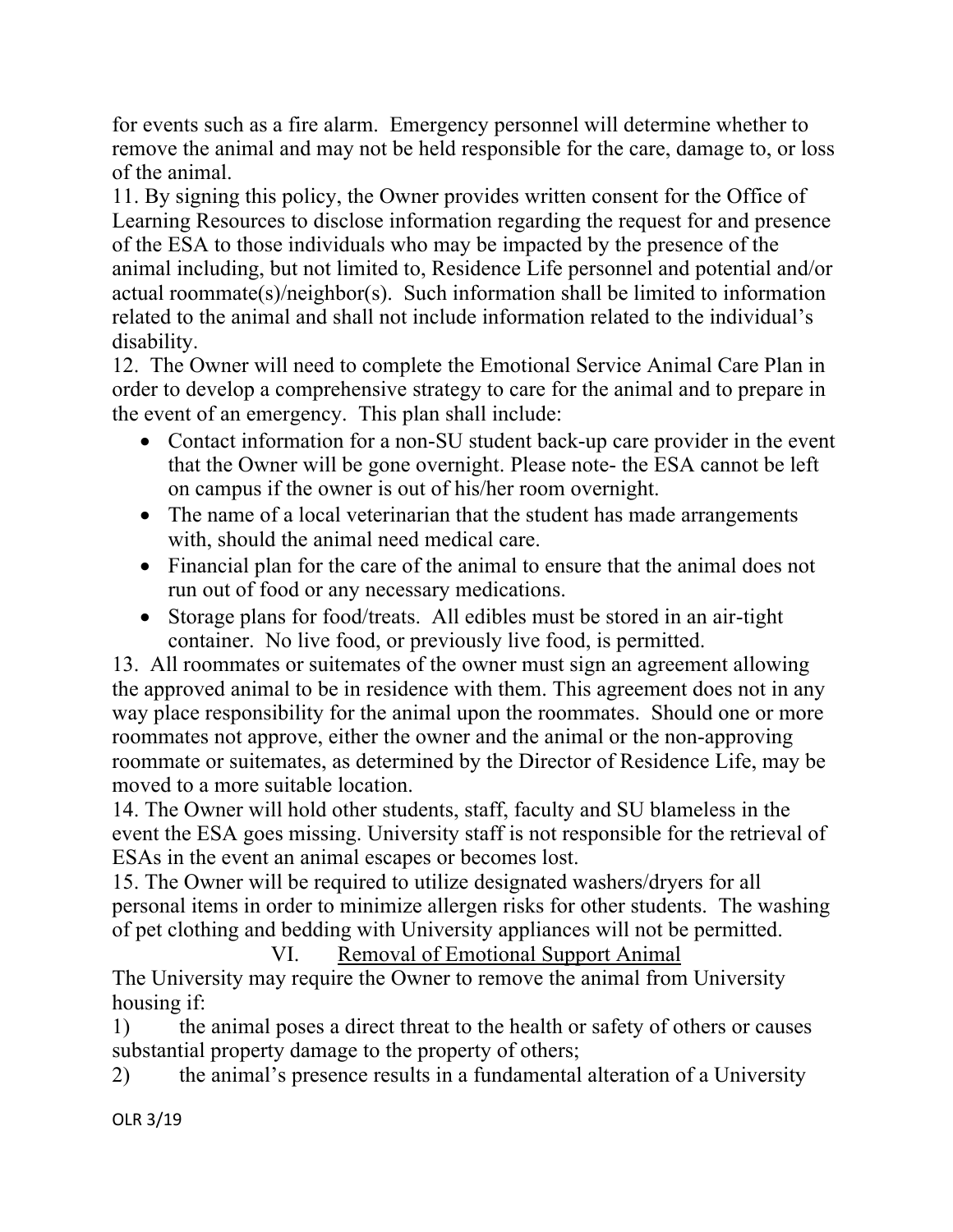program;

3) a reported concern, such as the animal causing a disturbance or a hygiene issue, has not been corrected in a timely manner;

4) the Owner does not comply with the Owner's Responsibilities set forth above and further outlined in the "Rules & Responsibilities Contract"; or

5) the animal or its presence creates an unmanageable disturbance or interference with the university community.

The University will base such determinations upon the consideration of the behavior of the particular animal at issue, and not on speculation or fear about the harm or damages an animal may cause. Any removal of the animal will be done in consultation with the Coordinator of Disability Services and may be appealed. Should the ESA be removed from the premises for any reason, the Owner is expected to fulfill his/her housing obligations for the remainder of the housing contract.

VII. Non-retaliation Provision

SU will not retaliate against any person because that individual has requested or received a reasonable accommodation in University housing, including a request for an ESA.



By my signature below, I verify that I have read, understand and will abide by the requirements outlined here and I agree to provide the additional information required to complete my request.

I have read and understand the Emotional Support Animal Policy and Agreement and I agree to abide by the requirements applicable to Emotional Support Animals. I understand that if I fail to meet the requirements set forth in the Policy, SU has the right to remove the ESA and I will be nonetheless required to fulfill my

housing, academic, and all other obligations for the remainder of the housing

OLR 3/19